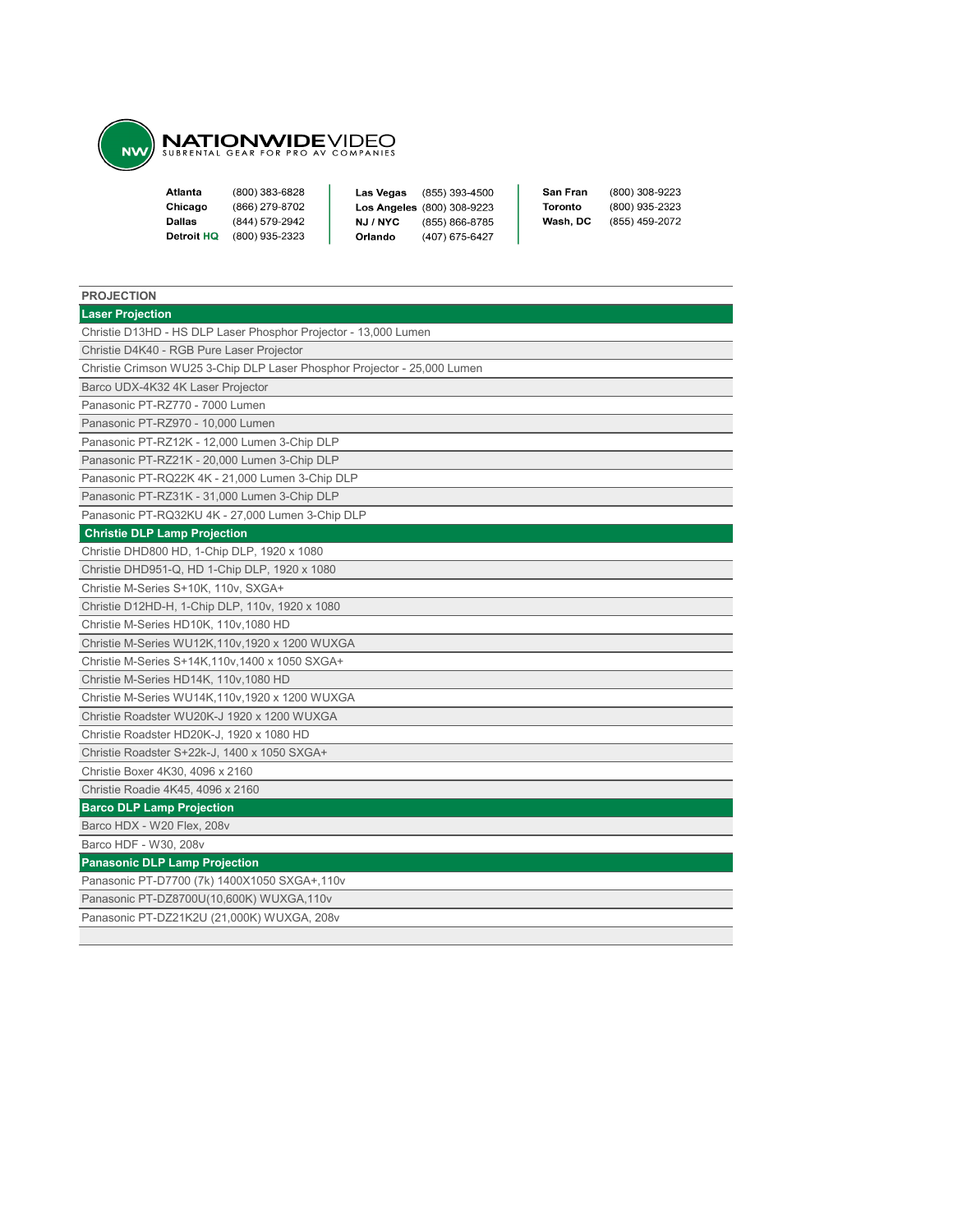| <b>PROJECTION (continued)</b>                 |
|-----------------------------------------------|
| <b>Breakout Room LCD Projection</b>           |
| Christie LX-45 (4.5K) 1024 x 768 XGA          |
| Christie LX-55 (5.5K) 1024 x 768 XGA          |
| Christie LX-700 (7k) 1024 x 768 XGA           |
| Christie LWU505 (5K) 1900 x 1200 WUXGA        |
| Christie LWU501i (5K) 1900 x 1200 WUXGA       |
| Christie LHD-700 (7K) 1920 x 1080 HD          |
| Christie LWU701i (7K) 1900 x 1200 WUXGA       |
| Panasonic VMZ60 (6K) Laser Projector          |
| Array of lenses available for all models      |
| <b>Christie 3D Projection</b>                 |
| Please Call for Details                       |
|                                               |
| <b>PROJECTION SCREENS</b>                     |
| <b>AV Stumpfl Screens</b>                     |
| 16:9 Format / Custom Formats                  |
| 4'11" x 8'9"                                  |
| 6' x 10'8"                                    |
| 6'11" x 12'2"                                 |
| 7'11" x 14'                                   |
| $9'$ x $16'$                                  |
| 10'2" x 18'                                   |
| 11'3" x 20'                                   |
| 13'6" x 24'                                   |
| 15' x 26'9"                                   |
| 18' x 32'                                     |
| 27' x 48'                                     |
| Dress Kit and Leg Kits Available Upon Request |
| <b>Other Formats</b>                          |
| 10' x 30' Front Projection                    |
| 12' x 36' Front Projection                    |
| 12' x 36' Rear Projection                     |
| 15' x 45" Front Projection                    |
| 10' x 30' Dual Vision                         |
| 12' x 36' Dual-Vision                         |
| 15' x 45' Dual Vision                         |
| 17' x 40' Dual Vision                         |
| Dress Kit and Leg Kits Available Upon Request |
| 16:9 Format Full White                        |
| 9' x 16' Full White                           |
| 11.3' x 20' Full White                        |
| Leg Kits Available Upon Request               |
| 4:3 Format                                    |
| 6' x 8'                                       |
| 7.5' x 10'                                    |
| 9' x 12'                                      |
| Dress Kit and Leg Kits Available Upon Request |
|                                               |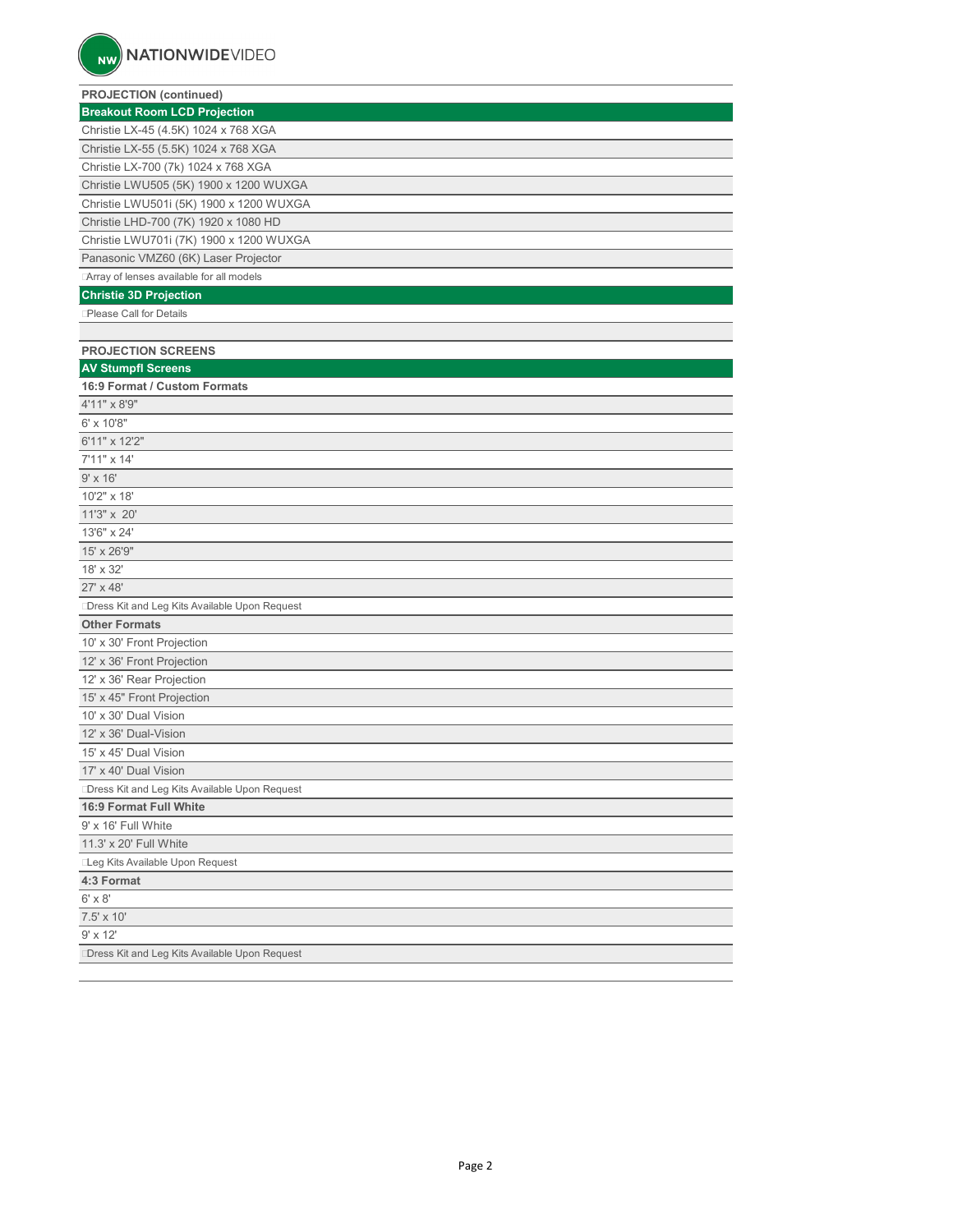# **PROJECTOR LENSING & ACCESSORIES Christie Projection Lensing** Christie M-Series 0.37 Ultra-Short Throw Lens (right angle) Christie M-Series S+.73/HD.67 Christie M-Series S+1.2/HD1.1 Christie M-Series S+1.25-1.6/HD1.16-1.49 Christie M-Series S+1.5-2.0/HD1.4-1.8 Christie M-Series S+2.0-2.8/HD1.8-2.6 Christie M-Series S+2.8-4.5/HD2.6-4.1 Christie M-Series S+4.5-7.5/HD4.1-6.9 Christie M-Series S+7.5-11.2/HD6.9-10.4 Christie Boxer .72 Fixed Lens Christie Boxer .9 Fixed Lens Christie Boxer 1.13-1.31 HB Zoom Lens Christie Boxer 1.31-1.63 HB Zoom Lens Christie Boxer 1.63-2.17 HB Zoom Lens Christie Boxer 1.99-2.71 HB Zoom Lens Christie Boxer 2.71-3.89 HB Zoom Lens Christie Boxer 3.89-5.43 HB Zoom Lens Christie Boxer 4.98-7.69 HB Zoom Lens Christie DHD .8 HD/.87 S+ Lens Christie DHD 1.2-1.8 HD/ 1.3-1.63 S+ Lens Christie DHD 1.8-2.8 HD/ 1.95-3.08 S+ Lens Christie DHD 2.8-5.0 HD/ 3.03-5.5 S+ Lens Christie DHD 4.8-8.0 HD/ 5.21-8.63 S+ Lens Christie Q .38:1 DHD Ultra Short Throw Lens Christie Q-Series .8-1.0 Extra Short Throw Zoom Lens Christie Q-Series 1.1-1.7 Short Throw Zoom Lens Christie Q-Series 1.6-2.4(W) 1.7-2.5(X) Standard Zoom Lens Christie Q-Series 2.4-3.6 Medium Throw Zoom Lens Christie Q-Series 3.6-5.8 Long Throw Zoom Lens Christie Q-Series 5.7-9.1 Ultra Long Throw Zoom Lens Christie Legacy HD .67:1 / S+ .73:1 Lens Christie Legacy HD 1.1:1 / S+ 1.2:1 Lens Christie Legacy HD 1.16-1.49/S+ 1.25-1.6 Christie Legacy HD 1.4-1.8 / S+ 1.5-2.0 Lens Christie Legacy HD 1.8-2.6 / S+ 2.0-2.8 Lens Christie Legacy HD 2.6-4.1 / S+ 2.8-4.5 Lens Christie Roadie HD+35K 5.5-8.5 Lens Christie Legacy HD 4.1-6.9 / S+ 4.4-7.5 Lens Christie Legacy HD6.9-10.4/S+ 7.5-11.2 Lens Christie H-Series .84-1.02 Short Zoom Lens Chrisite H-Series 1.02-1.36 Short Zoom Lens Christie H-Series 1.2-1.5 Short Zoom Lens Christie H-Series 1.5-2.0 Short Zoom Lens Christie H-Series 2.0-4.0 Zoom Lens Christie H-Series 4.0-7.2 Zoom Lens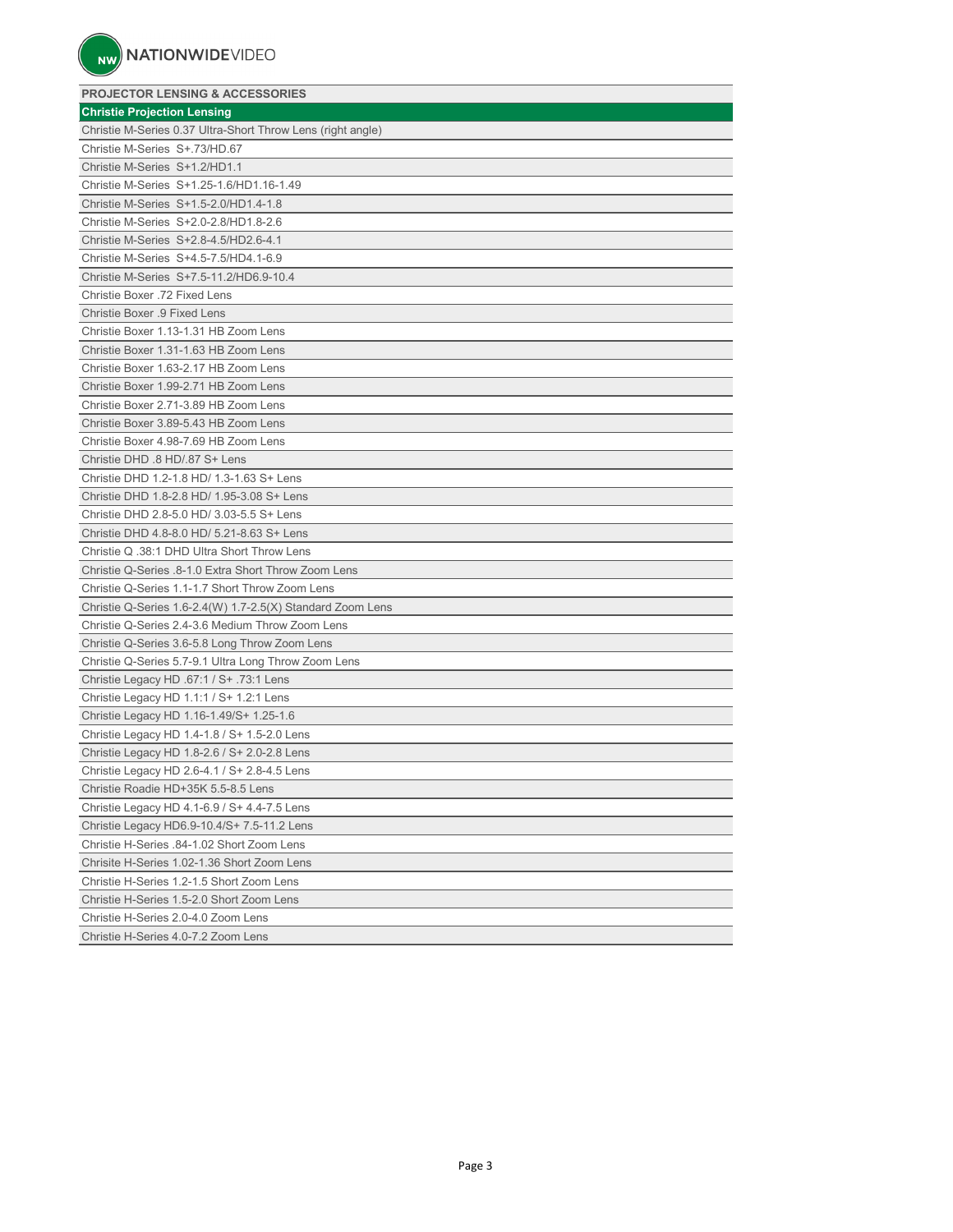| <b>Panasonic Projection Lensing</b>                                 |
|---------------------------------------------------------------------|
| Panasonic ET-D75LE50 WU .7 Fixed Lens                               |
| Panasonic ET-DLE030 .36 Ultra Short Throw Lens                      |
| Panasonic ET-D75LE90 .36 Ultra-short throw lenses                   |
| Panasonic ET-D75LE95 .36 Ultra-Short Throw Lens                     |
| Panasonic ET-DLE020 0.28-.31 Ultra Short Throw Lens                 |
| Panasonic ET-D3LEW200 Zero-Offset 0.65-0.85 Lens                    |
| Panasonic ET-D3LEW50 WU .7 Fixed Lens                               |
| Panasonic ET-DLE085 .8-1.0 Short Throw Zoom Lens                    |
| Panasonic ET-DLE105 1.85-2.35 Zoom Lens                             |
| Panasonic ET-DLE170 1.7-2.4 Standard Zoom Lens                      |
| Panasonic ET-DLE250 2.3-3.6 Zoom Lens                               |
| Panasonic ET-DLE350 3.6-5.4 Zoom Lens                               |
| Panasonic ET-DLE450 5.4-8.6 Zoom Lens                               |
| Panasonic ET-D75LE5 SXGA+ .8:1 Lens                                 |
| Panasonic ET-D75LE6 SXGA+ 1.0-1.2: Lens                             |
| Panasonic ET-D75LE1 SXGA+ 1.5-2.0 Lens                              |
| Panasonic ET-D75LE2 SXGA+ 2.0-3.0 Lens                              |
| Panasonic ET-D75LE3 SXGA+ 3.0-5.0 Lens                              |
| Panasonic ET-D75LE4 SXGA+ 5.0-8.0 Lens                              |
| Panasonic ET-D75LE8 SXGA+ 8.0-15.0 Lens                             |
| Panasonic ET-D75LE6 WU .9-1.1/S+1.0-1.2 Lens                        |
| Panasonic ET-D75LE10 WU 1.3-1.7/S+1.4-1.8 Lens                      |
| Panasonic ET-D75LE20 WU 1.7-2.4/S+1.8-2.6 Lens                      |
| Panasonic ET-D75LE30 WU 2.4-4.7/S+2.6-5.1 Lens                      |
| Panasonic ET-D75LE40 WU 4.6-7.4/S+5.0-8.0 Lens                      |
| <b>Barco Projection Lensing</b>                                     |
| Barco TLD+ Lens .37: Lens Ultra Short Throw Lens                    |
| Barco TLD+ Lens .73 / .67                                           |
| Barco TLD+ Lens .68 - .87                                           |
| Barco TLD+ .8-1.16                                                  |
| Barco TLD+ Lens 1.16-1.49                                           |
| Barco TLD+ Lens 1.5-2.0 / 1.39-1.87                                 |
| Barco TLD+ Lens 2.8-4.5 / 2.56-4.17                                 |
| Barco TLD+ Lens 4.5-7.5 / 4.17-6.95                                 |
| Barco (adapted) TLD+ Lens WUXGA .67, SXGA+.73                       |
| Barco (adapted) TLD+ Lens WUXGA 1.1, SXGA+1.2                       |
| Barco (adapted) TLD+ Lens WUXGA 1.16-1.49, SXGA+1.25-1.6            |
| Barco (adapted) TLD+ Lens WUXGA 1.4-1.8, SXGA+1.5-2.0               |
| Barco (adapted) TLD+ Lens WUXGA 1.8-2.6, SXGA+2.0.2.8               |
| Barco (adapted) TLD+ Lens WUXGA 2.6-4.1, SXGA+2.8-4.5               |
| Barco (adapted) TLD+ Lens WUXGA 6.9-10.4, SXGA+7.5-11.2             |
| <b>Projection Rigging, Brackets &amp; Cages</b>                     |
| Projector Fly Brackets                                              |
| <b>Fly Cages</b>                                                    |
| Tempest Typhoon G4-300 Boxer Enclosure                              |
| Panasonic Projector Gimbal                                          |
| Please call to learn about other Rigging, Bracket, and Cage options |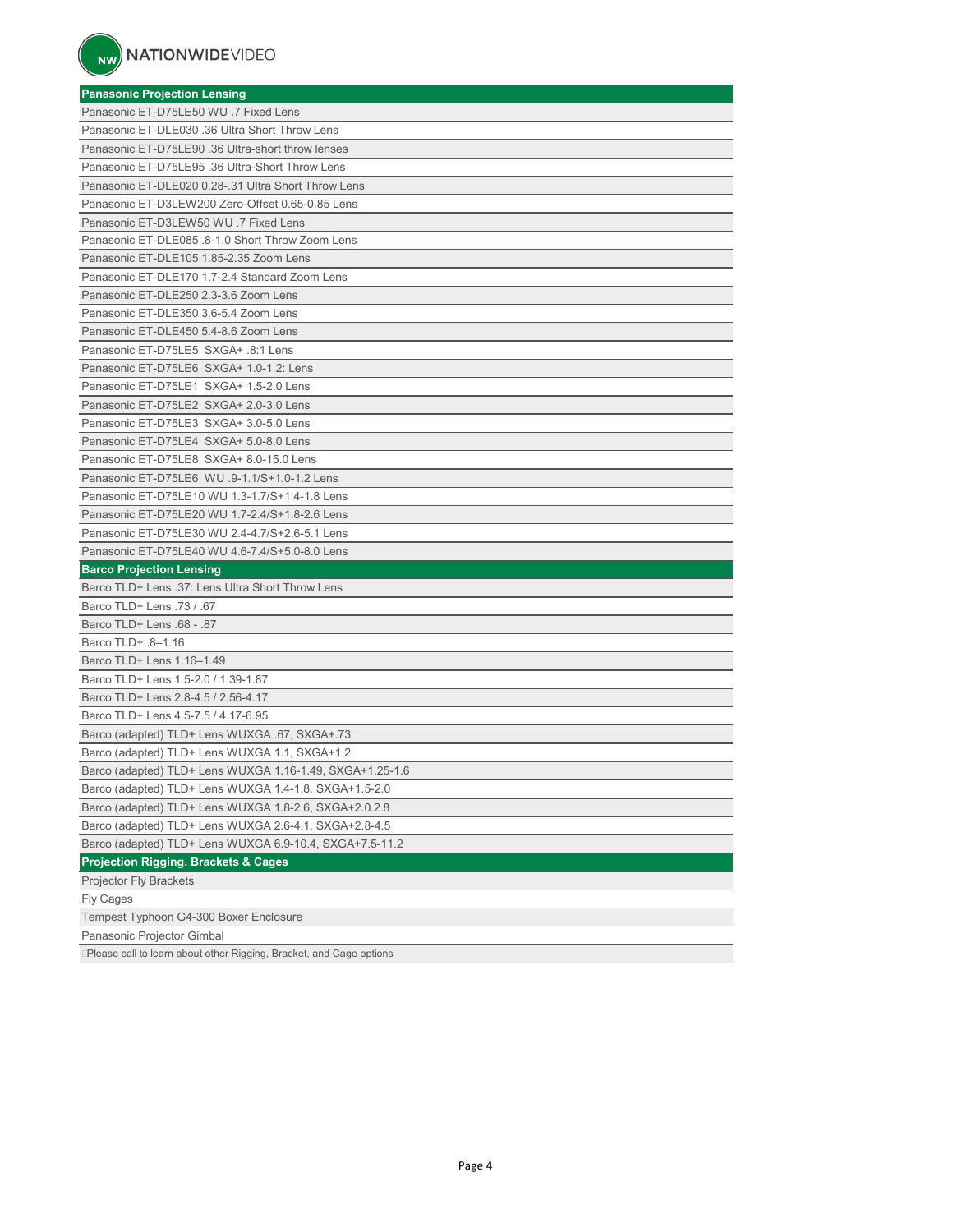**Advanced Projection Tools** Christie Mystique Projection Mapping Kit Christie Link Transmitter **CAMERAS, LENSES & ACCESSORIES Cameras and Camera Kits Panasonic AK-UC4000GSJ 4K Camera-CCU, Remote, Tripod** With 20X Lens & 150m SMPTE Fiber Optic Camera Cable **Sony HDC-1700 Camera-CCU, Remote, Tripod** With 20X Lens & 150m SMPTE Fiber Optic Camera Cable **Sony HD HSC100R or HXC100-CCU, Remote, Tripod, Triax**  With 20X Lens With 42X Lens **Grass Valley LDX80 Premiere HD Broadcast Camera** With 20X Lens, CCU, Remote, Tripod and Triax **Camcorders** Sony EX3 HD Camera Sony PMW300K1 Camera Sony PXW FS7K 4K XDCam **Robotic Cameras** Panasonic AW-UE150 4K PTZ Robotic Camera Panasonic RP150GJ Robotic Camera Controller Panasonic AW-HE130KPY Robotic Camera Panasonic AW-RP120 Robotic Camera Controller Panasonic AW-RP50 Robotic Camera Controller Sony BRCZ700 HD Robotic Camera Sony RMBR300 Robotic Joystick Remote Sony BRCX1000 4K Robotic Camera Sony RM-IP500 Robotic Joystick Remote **Camera Lenses** Fujinon ZA 12X4.5 BRM-M1 HD Lens Fujinon 20X8.6 HD Lens Fujinon 36X or 42X SD Lens and Tripod Canon 40X10B HD Lens and Tripod w/ Image Stabilization Fujinon 42X13.5 SD Lens Combo Kit Fujinon 42X HD Lens and Tripod w/ Image Stabilization Fujinon 50X9.5 SD Lens and Tripod Fujinon 50X9.5 HD Lens and Tripod Canon UHD-DIGISUPER 66X (UJ66x9B) 4K Lens Fujinon 77x9.5 HD Lens and Tripod Fujinon 87X9.3 HD Lens and Tripod Canon 80X8.8B and Tripod Canon UHD-DIGISUPER 90X (UJ90x9B) 4K Lens Canon 95X8.6 HD Lens and Tripod Fujinon 99x8.4BESMDIGI HD Lens and Tripod Fujinon 101x8.9BESM Digi HD Lens and Tripod Fujinon Electric Focus kit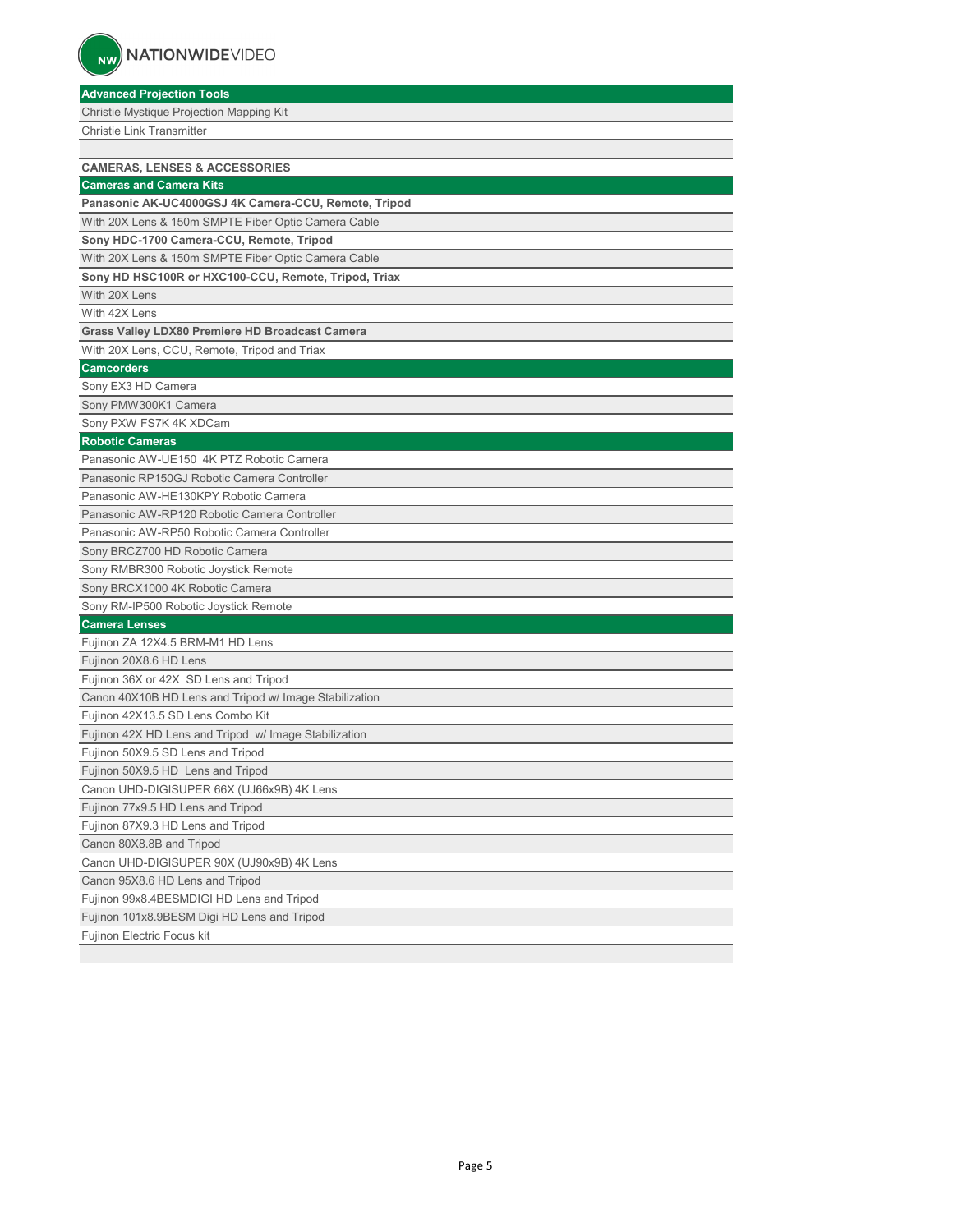| <b>CAMERAS, LENSES &amp; ACCESSORIES (continued)</b>                |
|---------------------------------------------------------------------|
| <b>Engineering &amp; Camera Accessories</b>                         |
| HD Switching & Engineering Rack System (call for rack details)      |
| Teradek Bolt 750 4K 12G-SDI/HDMI Video Transceiver Set              |
| Teradek Bolt Pro 2000 3G-SDI/HDMI Video Transceiver Set             |
| Avitech VCC-8008U Multi-Viewer                                      |
| Decimator DMON 16S MultiViewer                                      |
| Leader LV5770 Multiformat Waveform/Vectorscope                      |
| Delvcam 10" 16x9 3GSDI/HDMI Monitor                                 |
| <b>JVC 10" Preview Monitor w/SDI</b>                                |
| Delvcam 24" 4K LED Broadcast Monitor                                |
| Extra 100M Triax Reel                                               |
| Nemal SMPTE Fiber Optic Camera Cable (150m)                         |
| OpAmps VAD-16 Press Feed Multi-Box                                  |
| OpAmps VA-32 Press Feed Multi-Box                                   |
| <b>Camera Tripod Dolly</b>                                          |
| <b>MTO Camera Weather Cover</b>                                     |
| Spider Pod                                                          |
| <b>Video Web Streaming</b>                                          |
| Advanced Streaming Kit (Camcorder, Web Presenter, Mic, accessories) |
| Marantz Turret Broadcast Video Streaming System                     |
| Aja U-Tap USB 3.1 Gen 1 Powered HDMI Capture Device                 |
| Epiphan Pearl Mini                                                  |
| Epiphan AV.io 4k Capture Card                                       |
| Blackmagic Design H.264 Pro Recorder                                |
| <b>Blackmagic Web Presenter</b>                                     |
| <b>Wired &amp; Wireless Comm</b>                                    |
| Clear-Com Freespeak 1.9 GHz - II Wireless Intercom System (5-Pack)  |
| Clear-Com Freespeak 1.9 GHz - II Wireless Intercom System (8-Pack)  |
| Clear-Com Freespeak 1.9 GHz - II Expansion Kit (5-Pack)             |
| Clear-Com Freespeak 1.9 GHz - II Expansion Kit (5-Pack) w/ PH88     |
| Clear-Com Freespeak 1.9 GHz - II Headset/Beltpack (single)          |
| Clear-Com HelixNet (10-Pack)                                        |
| Clear-Com HelixNet Headset/Beltpack (2 pack)                        |
| Clear-Com HelixNet Headset/Beltpack (4 pack)                        |
|                                                                     |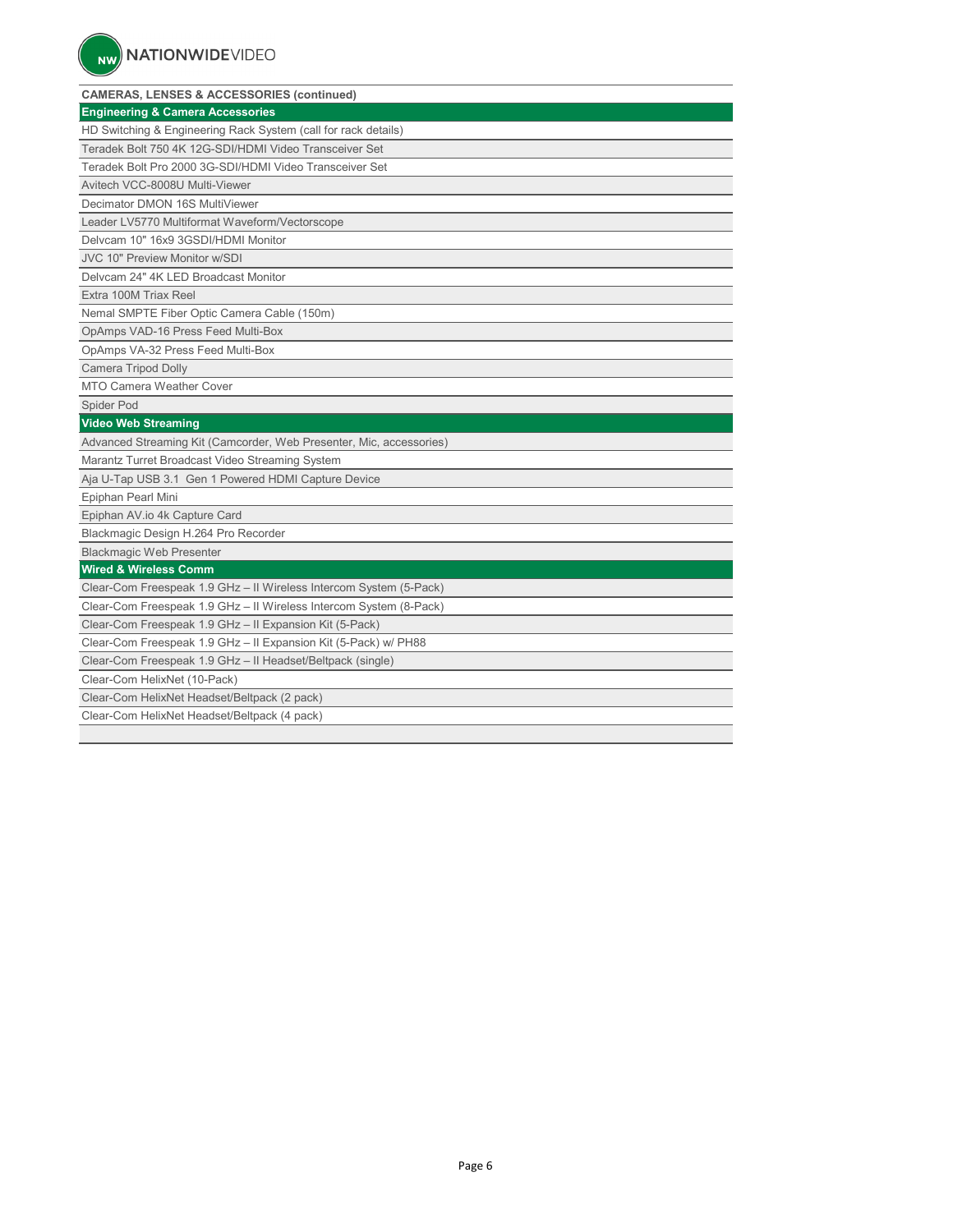#### **VIDEO**

| <b>Switching, Controllers, and Processing</b>               |
|-------------------------------------------------------------|
| Barco E2 4K Screen Management System                        |
| Barco E2 Dual TouchScreen Pre-Set Manager                   |
| Barco S3 - 4K Screen Management System                      |
| Barco E2/S3 Cards                                           |
| <b>Barco Event Master EX</b>                                |
| Barco Event Controller EC-50                                |
| Barco Event Controller EC-200/EC-210                        |
| Barco FSN 1804 Switcher System                              |
| Barco FSN RCP-120 Remote Control Panel                      |
| Barco Encore Sys-Large Ctrlr (HD)                           |
| Barco Encore Sys-Small Ctrlr (HD)                           |
| Barco PDS-902 Switcher                                      |
| Barco PDS-902 Switcher - 3G                                 |
| Barco Screen Pro II HD/SDI                                  |
| Barco Screen Pro II HD/SDI w/EOC                            |
| Barco Screen Pro II Controller                              |
| Barco DCS200                                                |
| Barco Image Pro 3G                                          |
| Barco Image Pro II                                          |
| Barco Image Pro-HD                                          |
| Barco Image Pro II w/ Dual Output & Audio                   |
| Barco Image Pro 4K                                          |
| Black Magic Design ATEM 2 M/E Production Studio 4K Switcher |
| Black Magic Design ATEM Television Studio Switcher          |
| Christie Spyder X20 1608                                    |
| Christie Spyder X80                                         |
| High Resolution Systems UDC 400 Spyder Touch Controller     |
| High Resolution systems UDC Event Controller                |
| Analog Way Aquilon RS4                                      |
| Analog Way RS4 - 12G Input Card                             |
| Analog Way RS4 - 12G Output Card                            |
| Analog Way RS4 - Display Port Input Card                    |
| Analog Way RS4 - Display Port Output Card                   |
| Analog Way RS4 - HDMI 2.0 Input Card                        |
| Analog Way RS4 - HDMI 2.0 Output Card                       |
| Analog Way - Ascender ASC3204 4K Switcher                   |
| Analog Way - Ascender ASC4806 4K Switcher                   |
| Analog Way Ascender 48                                      |
| Analog Way LiveCore Output Expander 48                      |
| Analog Way Vertige - VRC300                                 |
| Analog Way Pulse                                            |
| Analog Way Pulse2-350                                       |
| Analog Way QuickVu 3G                                       |
| Analog Way VIO 4K                                           |
| Analog Way Eikos                                            |
| Analog Way Smart MartiX LE - SMX100 Switcher                |
| Analog Way Orchestra                                        |
| Analog Way Shot Box                                         |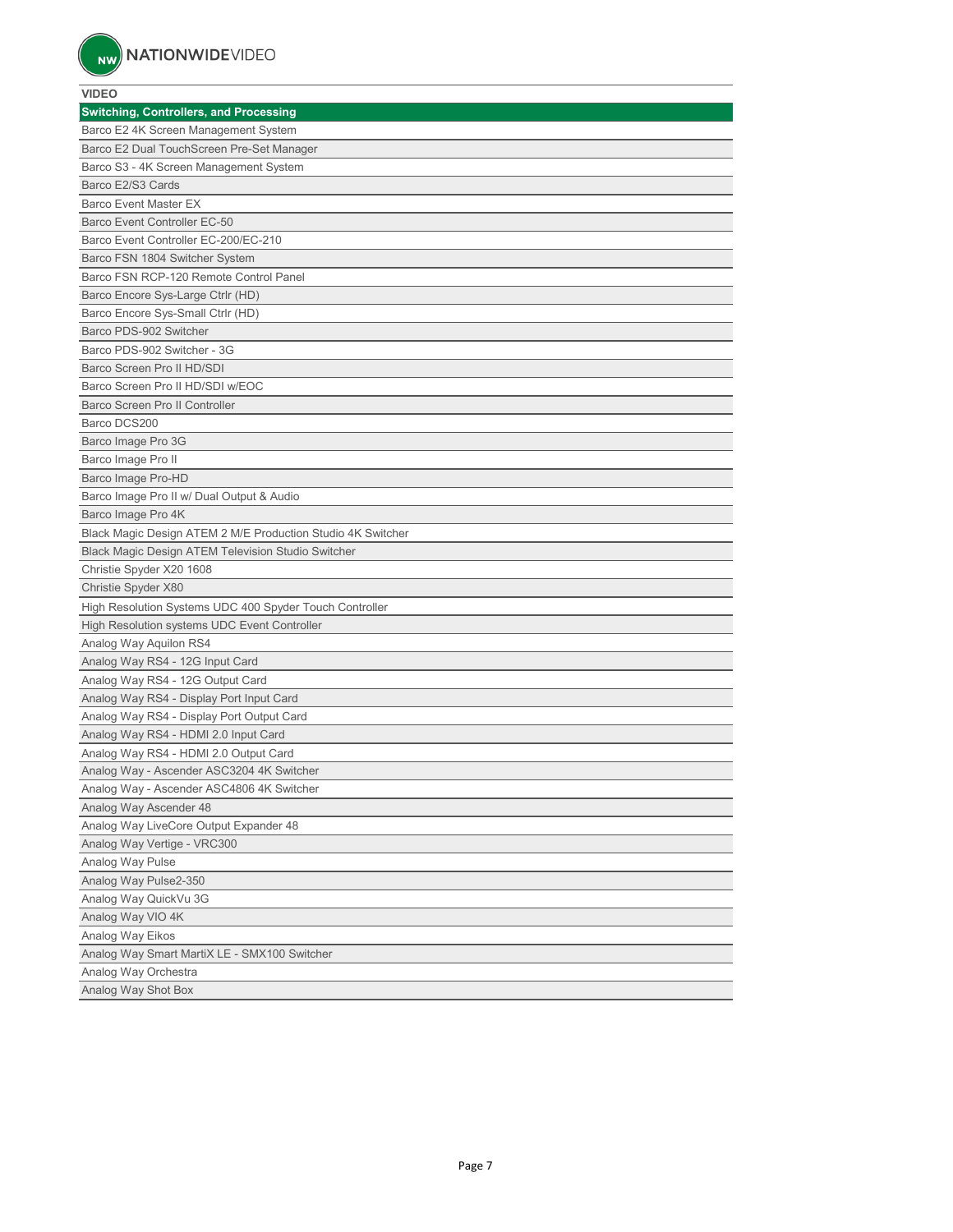| <b>Switching, Controllers, and Processing (Continued)</b>                        |
|----------------------------------------------------------------------------------|
| vMix Switching Package                                                           |
| Roland VR-50HD Multi-Format AV Mixer                                             |
| Roland VR-800HD MKII Multi-Format Video Switcher                                 |
| Apantac Open Gear 3.0 Frame w/ (9) DVI to 3G Cards                               |
| Panasonic AV-HS400AN HD-SDI Switcher                                             |
| Panasonic AV-HS410N HD-SDI Switcher                                              |
| Panasonic AV-HS450N HD-SDI Switcher                                              |
| NewTek TriCaster 8000 w/Control Surface                                          |
| <b>Media Servers</b>                                                             |
| Pandoras Box - R3 SERVER QUAD PRO 4DVI - SSD                                     |
| Pandoras Box Manager STD System Package                                          |
| Disguise rx Rendering Server                                                     |
| Disguise (d3) 4x4 Pro DVI Media Server                                           |
| Disguise (d3) 4x4 Pro HD-SDI Media Server                                        |
| Disguise (d3) 4x4 Pro VFC HDMI 2.0 Media Server                                  |
| Disguise (d3) GX2                                                                |
| Disguise (d3) VX4                                                                |
| Watchout System License Key by Dataton V5 & V6                                   |
| <b>Converters</b>                                                                |
| AJA (HA5) HDMI to SD/HD-SDI Converter                                            |
| AJA (HA5) HDMI to SD/HD-SDI Converter - 4K                                       |
| AJA (HI5) 3G SD/HD-SDI to HDMI Converter                                         |
| AJA (HI5) SD/HD-SDI to HDMI Converter - 4K                                       |
| AJA (HI5) 12G to HDMI 2.0 Converter                                              |
| AJA (HI5) 4K Plus 3G Quad Link to HDMI 2.0 Converter                             |
| AJA 12GM 12G-SDI MUX/DEMUX                                                       |
| AJA 3G-AMA 4 Channel Embedder/Disembedder                                        |
| AJA 4K2HD-RO HD-SDI/HDMI Converter                                               |
| AJA D10AD Universal Analog to SDI Converter                                      |
| AJA HD10AM Dual Rate HD/SD 8Ch AES Embedder/Disembedder                          |
| AJA HD10AM-A Dual Rate HD/SD 4 Channel Analog Embedder/Disembedder               |
| AJA HD10CEA SD/HD-SDI to Analog Audio/Video Converter                            |
| AJA HDP2 HD/SDI to DVI-D and Audio Converter                                     |
| AJA ROI-DisplayPort to SDI Converter                                             |
| AJA ROI-DVI to SDI Converter                                                     |
| AJA GEN10 HD Tri-Sync Generator                                                  |
| AJA FS4 Frame Sync and Up-Down Cross-Converter w/12G                             |
| AJA FS2 Dual Channel Converter                                                   |
| Denecke SB-T HD Timecode Sync Generator                                          |
| Decimator 12G-CROSS HDMI/SDI 4K Converter with Scaling and Frame Rate Conversion |
| Decimator MD - Cross V2                                                          |
| Decimator MD-LX                                                                  |
| Grass Valley ADVC-G1 Converter                                                   |
| Magenta Research DX500 HDMI over Cat-6                                           |
| Magenta Research LX500 HDMI over Cat-6                                           |
| Missing Link ML-122/HDMI to 3G HDSDI Converter                                   |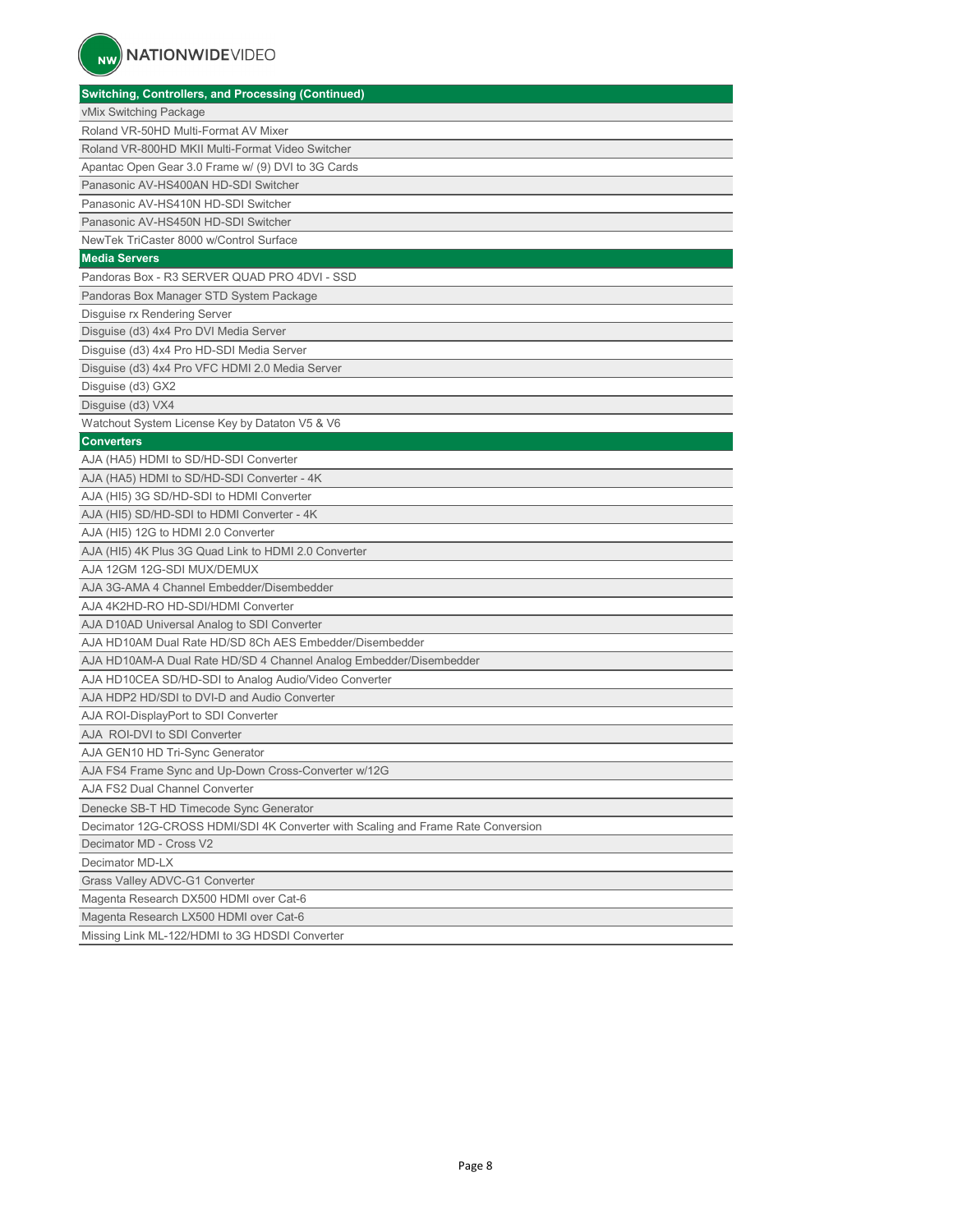| <b>Distribution Amplifiers</b>                                            |
|---------------------------------------------------------------------------|
| AJA 1 x 6, 3G Reclocking HD/SDI DA                                        |
| DataPath DL8 Distribution Amplifier                                       |
| Extron 1 x 4 DVI DA w/ I - Connector                                      |
| Extron 1 x 4 DVI DA w/ D - Connector                                      |
| Extron 1 x 8 DVI DA8 Plus                                                 |
| Extron HDMI DA-6, 1 x 6 Distribution Amplifier                            |
| Extron HDMI 4K DA-6, 1 x 6 Distribution Amplifier                         |
| Extron HD-SDI 1 x 4 DA                                                    |
| <b>Routers</b>                                                            |
| Barco 8 x 8 HD-SDI Router                                                 |
| Barco Matrix Pro 8 x 8 DVI Router                                         |
| Barco MatrixPro-II 16 x 16 HD/SDI Router                                  |
| Barco MatrixPro-II 32 x 32 HD/SDI Router                                  |
| Black Magic 20 x 20 HD/SDI Router                                         |
| Black Magic Design Smart (12G) 40 x 40 VideoHub                           |
| DataPath FX4-D Display Port                                               |
| DataPath FX4-H HDMI 4K60                                                  |
| DataPath FX4-H SDI                                                        |
| DataPath X4 DVI                                                           |
| Lightware 32 x 32 Hybrid 24 DVI & 8 HDMI Router                           |
| Lightware 8 x 8 DVI HDCP - Pro Router                                     |
| Lightware MX16 x 16 DVI -Pro Router                                       |
| Lightware MX32 x 32 DVI-Pro Router                                        |
| Lightware MX8 x 8 HDMI-Pro Router                                         |
| Lightware MX2 8 x 8 HDMI2.0-Audio Matrix Switcher, 4K router              |
| Lightware MX-FR33L 32 x 32 DVI router                                     |
| Lightware EDID Manager V4                                                 |
| Sierra Ponderosa 3G HDSDI-SDI 64 x 64 Router                              |
| Harris Platinum 128 x 112 3G HD/SDI Router w/ 32 x 6-Channel Multi-Viewer |
| incl. Harris RCP-32LCD Router Control Panel                               |
| incl. Harris RCP-64LCD Router Control Panel                               |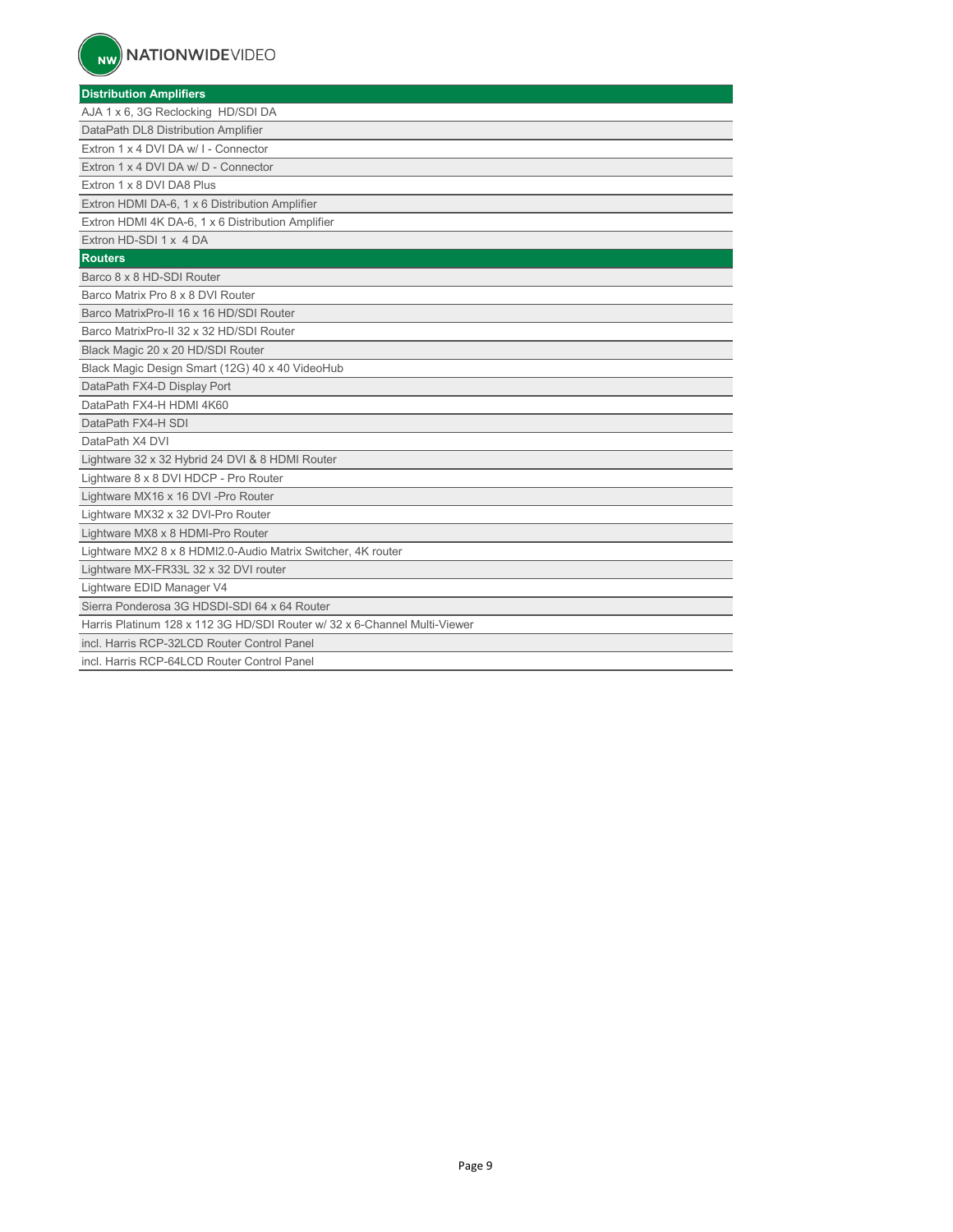| Video Edit, Playback & Record Decks                                          |
|------------------------------------------------------------------------------|
| AJA Ki Pro Rack Dual Recorder w/500GB Drives                                 |
| AJA Ki Pro Ultra - 4K                                                        |
| AJA Ki Pro Recorder w/ (2)256GB Drives                                       |
| AJA Ki Pro 250GB Drive                                                       |
| AJA Ki Pro 500GB Drive                                                       |
| AJA KiStor Kit w/ 2 - 500GB Drives                                           |
| AJA PAK-DOCK Kit w/ 2 - 1TB Drives                                           |
| Black Magic HyperDeck Studio Pro 2                                           |
| Blackmagic Design H.264 Pro Recorder                                         |
| Brainstorm SR-112 Distripalyzer                                              |
| Epiphan Pearl Mini                                                           |
| Epiphan AV.io 4k Capture Card                                                |
| Epiphan Peal Rackmount Twin                                                  |
| PlayBack Pro Kit (w/ MacBook Pro & Enabler Key)                              |
| PlayBack Pro USB Enabler (Key Only)                                          |
| Sound Devices Pix 260i Production Video Recorder                             |
| Sound Devices Pix 270i Production Video Recorder                             |
| Sound Devices Pix E-5                                                        |
| Video Devices Pix-E7 Recorder                                                |
| <b>Extender Kits</b>                                                         |
| ThinkLogical DVI Over Fiber Extender Kit (100M) & (150M)                     |
| ThinkLogical HDCP Compliant DVI Fiber Extender Kit (150M)                    |
| AJA FIDO Quad Extender Kits                                                  |
| AJA FIDO HD/SDI over Fiber Kit (includes 300M fiber cable)                   |
| AJA Dual Conductor FiDO ST HD-SDI Fiber Extenders (includes150M fiber cable) |
| AJA FIDO 3G HD-SDI Fiber Extender Kit (includes 300M fiber cable)            |
| AJA FIDO 3G HD-SDI Fiber Extender Kit (includes 150M fiber cable)            |
| AJA 12G 4K Fiber Extender Kit (includes 300M fiber cable)                    |
| PureLink HDMI 2.0 4K TX/RX Fiber Extender Kit (includes 300M fiber cable)    |
| Extron CAT-5 Extender Kit                                                    |
| TAC-12 Single Mode Fiber Reel 300m (ST Connectors)                           |
| TAC-8 Single Mode Fiber Reel 100m (LC connectors)                            |
| TAC-8 Single Mode Fiber Reel 300m (LC connectors)                            |
| TAC-8 Single Mode Fiber Reel 150m (ST connectors)                            |
| TAC-6 Single Mode Fiber Reel 200m (ST Connectors)                            |
| Apantac 3G HD-SDI Fiber Extender Kit (includes 300M fiber cable)             |
| Apantac 3G HD/SDI Tx & Rx Kit                                                |
| Apantac Rackmount SDI-FIB-RMT Frame (Holds 8 Tx or Rx Rattlers)              |
|                                                                              |
| <b>LED TILES AND ACCESSORIES</b>                                             |
| <b>LED Equipment</b>                                                         |
|                                                                              |

| ROE Sapphire 1.5mil Indoor LED Tile       |  |
|-------------------------------------------|--|
| InfiLed DB 2.3 Series LED Tile            |  |
| InfiLed X-Series 2.9mm LED Tile           |  |
| Absen A2 Pro Indoor Ultra HD LED Tile     |  |
| Absen X3y 3.9mil Indoor/Outdoor Tile      |  |
| Absen X5 5mil Indoor/Outdoor LED Tile     |  |
| Absen A7 7mil Indoor/Outdoor LED Tile     |  |
| NovaStar MCTRL-04K controller             |  |
| NovaStar NovaPro HD Sending Box           |  |
| NovaStar MCTRL660 Sending Box             |  |
| <b>Helios 4K Processor</b>                |  |
| Helios GSM4210P Output Switch             |  |
| Motion Labs LED Socapex Distro System     |  |
| Rigging and Ground Support Gear available |  |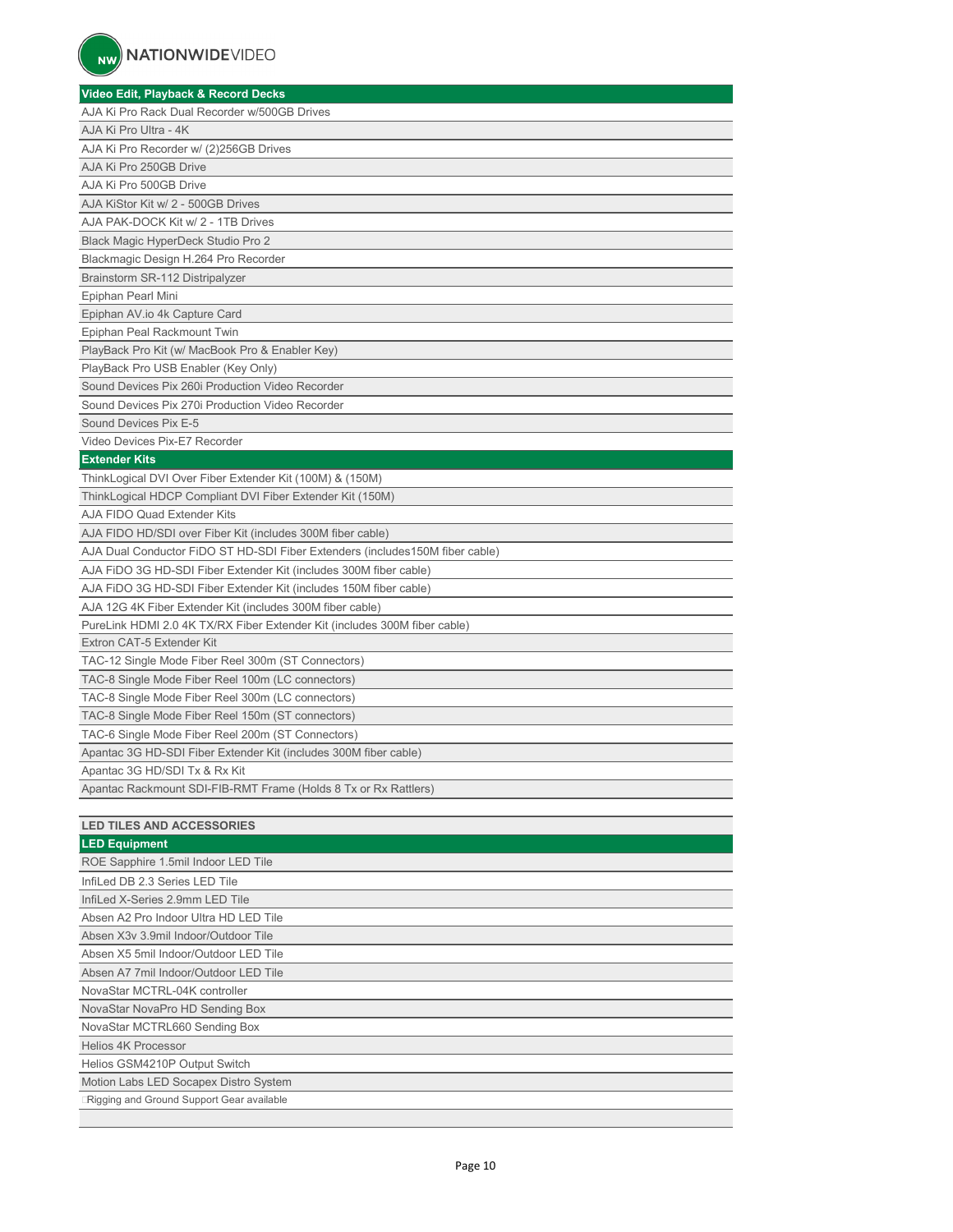### **MICRO TILES**

| <b>Christie Micro Tiles</b>                                    |  |
|----------------------------------------------------------------|--|
| MicroTile D100                                                 |  |
| E100 External Control Unit                                     |  |
|                                                                |  |
| <b>MONITORS</b>                                                |  |
| <b>Monitors</b>                                                |  |
| Sony SD 9" & JVC SD 10" Video Monitors                         |  |
| Sony 24" LMD-A240 Production Video LCD Monitor                 |  |
| Panasonic 17" BT-LH1710P 17.1: Monitor                         |  |
| Dell P2415Q 4K 24" 4K LED Monitor                              |  |
| Delvcam 24" 4K Ultra-HD Monitor - DELV-4KSDI24                 |  |
| NEC 20" 2070NX-BK                                              |  |
| NEC 32" V323-2 HD LCD                                          |  |
| NEC 46" V463 HD LCD                                            |  |
| NEC 46" P461 HD LCD                                            |  |
| <b>NEC 55" V552 HD LCD</b>                                     |  |
| NEC 55" P551 HD LCD                                            |  |
| NEC 55" X551 UHD LCD Monitor                                   |  |
| Panasonic TH-65EQ1U 65" 4K Monitor                             |  |
| Samsung PM43H 43" 4K LED Monitor                               |  |
| Samsung QM49H 49" 4K LED Monitor                               |  |
| Samsung QM55H 55" 4K LED Monitor                               |  |
| Samsung QM65R 65" 4K LED Monitor                               |  |
| Samsung QM85F 85" 4K LED Monitor                               |  |
| Sharp 70" Aquos, 4K Ultra-HD LED Monitor - LC-70UC30U          |  |
| Sharp 80" Aquos, LC-80LE642U HD LED                            |  |
| Sharp 90" Aquos HD 1920 x 1080 Monitor LC-90LE657U             |  |
| Christie 98" FHQ981-L UHD LCD Monitor                          |  |
| Thin Bezel/ Touchscreen & Digital Posters                      |  |
| TransTech iPoster 1.9mm LED Display                            |  |
| TransTech iPoster 2.5mm LED Display                            |  |
| Theatrixx 2.5mm xVision Totem LED Display                      |  |
| NEC 46" X462UN Ultra Thin HD LCD                               |  |
| NEC 46" Ultra-Narrow Bezel Monitor - X464UNS                   |  |
| NEC 55" V552-TM HD LED Backlit Touch Screen Monitor (6-points) |  |
| NEC E705-DNT 70" Touchscreen Monitor                           |  |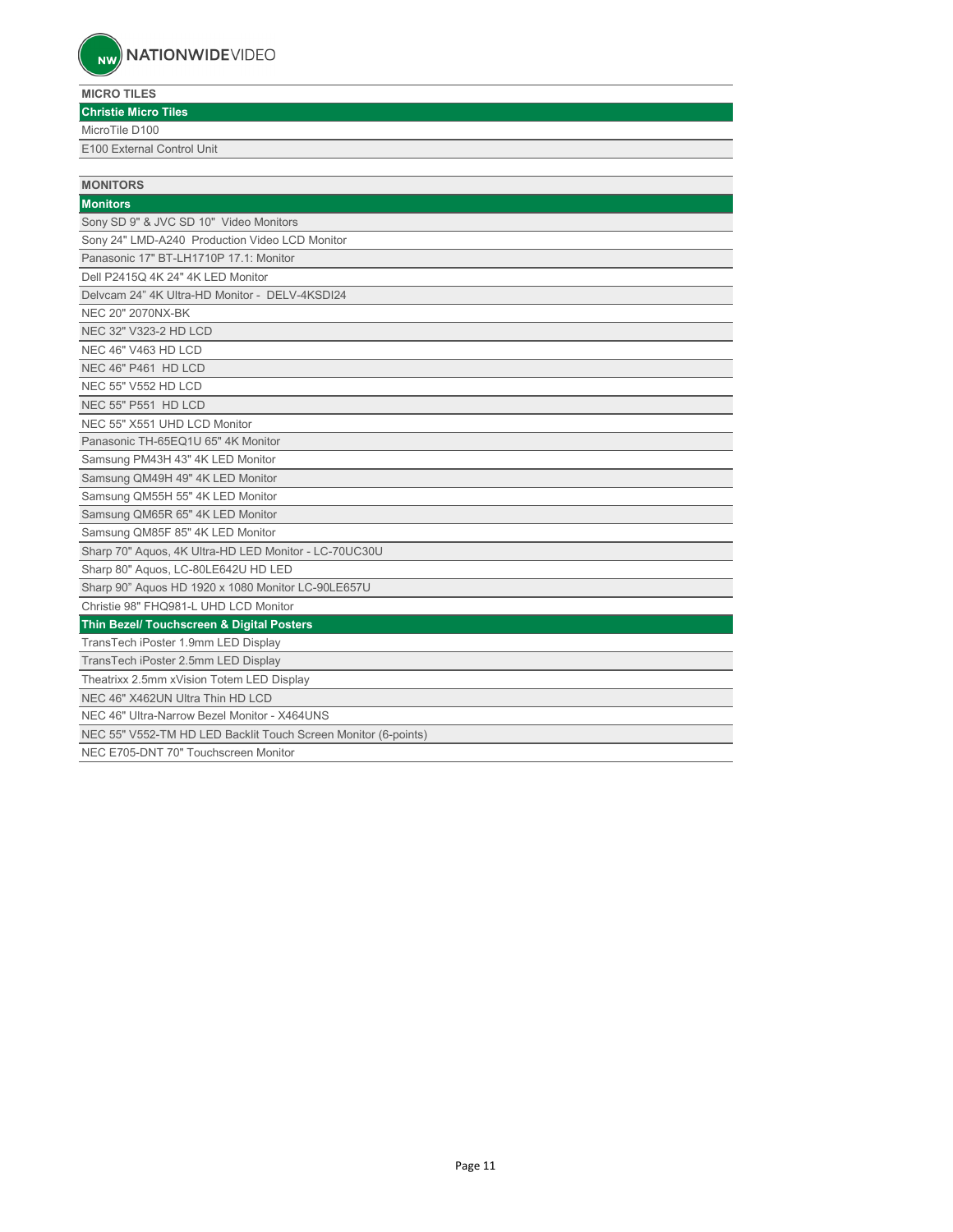| <b>COMPUTERS</b>                                            |
|-------------------------------------------------------------|
| <b>Laptops &amp; Computers</b>                              |
| MacBook Pro 15" Laptop                                      |
| MacBook Pro 15" Laptop w/ Retina Display                    |
| Dell Precision 5510 Workstation Laptop                      |
| Dell Latitude E5570 laptop                                  |
| Hewlett-Packard ProBook G4 Laptop                           |
| Lenovo ThinkPad E590 Laptop                                 |
| Mac Pro 12-Core Cylindrical Computer                        |
| Mac Pro 6-Core Cylindrical Computer                         |
| <b>iPads &amp; Stands</b>                                   |
| iPad Pro 9.7" 128GB WIFI Tablet                             |
| Lilitab Stand Table/Floor                                   |
|                                                             |
| <b>AUDIO</b>                                                |
| <b>Speakers &amp; Sub-Woofers</b>                           |
| <b>JBL VRX932 Powered Speaker</b>                           |
| <b>JBL VRX918 Powered Subwoofer</b>                         |
| <b>JBL PRX812W Powered Speaker</b>                          |
| JBL EON 315 Powered Speaker                                 |
| <b>Microphones</b>                                          |
| Shure Axient Wireless Mic (Dual Receiver, 2lav, 2hh)        |
| Shure Axient AD4Q G57 Four Channel Mic System               |
| Shure Axient AD4Q G57 8 Channel Mic Rack                    |
| Shure Axient AD4Q G57 12 Channel Mic Rack                   |
| Shure ULX-D Wireless Mic Kit (Dual Receiver, 2lav, 2hh)     |
| Shure ULXD4D V50 Rack of Four Dual Receivers (8 Channels)   |
| Shure ULXD4D H50 Rack of Eight Dual Receivers (16 Channels) |
| Shure UHF-R Wireless Mic Kit (Dual Receiver, 2lav, 2hh)     |
| Shure UHF-R Antenna Dist. System                            |
| Shure UHF-R Four Dual Unit Rack Kit (8 Channels)            |
| Shure UHF-R Eight Dual Unit Rack Kit (16 Channels)          |
| Shure MX412 Push-to-Talk Mic                                |
| Shure DPA 4088 Headset Mic (Black, Brown, Beige)            |
| Countryman Gooseneck Lectern Mic                            |
| PointSource Series 8 Cardioid Single Ear Mic                |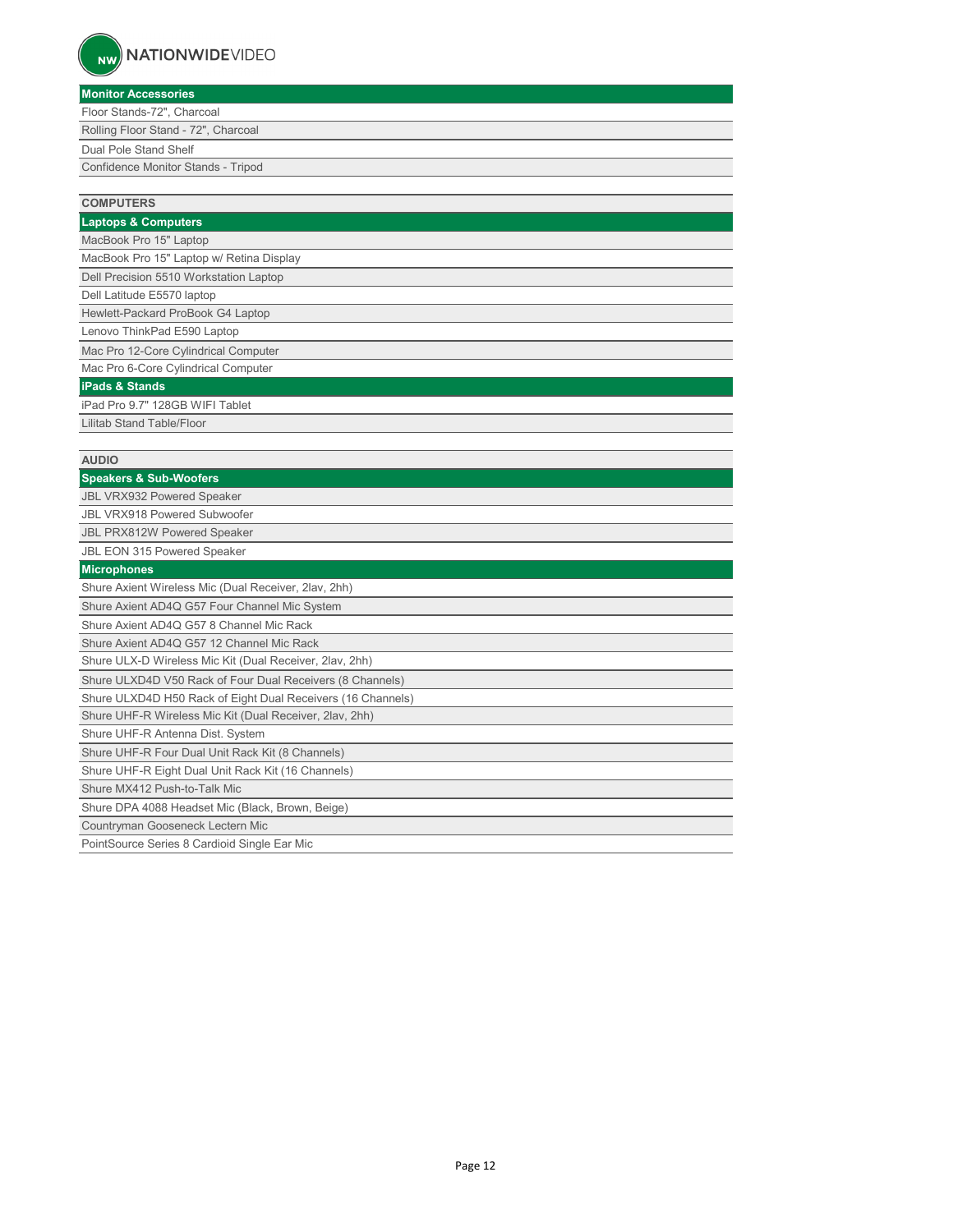## **Digital Mixers/Analog Mixers /Accessories**

| <u>sightar mixteren unaregimixtere in teeseesinee</u> |
|-------------------------------------------------------|
| Yamaha TF1 Digital Mixing Console                     |
| Yamaha QL-1 Digital Mixing Console                    |
| Yamaha QL-5 Digital Mixing Console                    |
| Yamaha LS9-16 Digital Mixing Console                  |
| Yamaha LS9-32 Digital Mixing Console                  |
| Yamaha CL5 Digital Mixing Console                     |
| Yamaha Rio 1608-D                                     |
| Yamaha Rio 3224-D                                     |
| QSC TouchMix-8 Audio Mixer                            |
| QSC TouchMix-16 Audio Mixer                           |
| Mackie 1402VLZ4 Audio Mixer                           |
| Dugan 16 Channel Auto Mixing Card                     |
| Whirlwind Radial USB pcDirect Box                     |
| Whirlwind pcDI Audio Direct Box                       |
| Tascam CD Rewritable Audio Recorder                   |
| <b>DBX Drive Rack Control</b>                         |
| Presonus Mic Preamp - Digimax D8                      |
| Roland S-1608 Digital Mic Snake                       |

| <b>LIGHTING</b>                           |
|-------------------------------------------|
| <b>Fixtures</b>                           |
| Martin Mac Viper AirFx                    |
| Clay Paky Sharpy Beam                     |
| Martin Mac Aura                           |
| High End Systems SolaSpot Pro CMY LED     |
| M-LED par 3 TriColor 12                   |
| Chroma-Q Color Charge plus                |
| Chroma - Q Color Force 12"                |
| Chroma-Q Color Force 48"                  |
| <b>Consoles</b>                           |
| MA Lighting grandMA2 Full-Size            |
| MA Lighting grandMA2 Lite                 |
| MA Lighting Network Processing Unit (NPU) |
| High End Systems Hog 4 Console            |
| High End Systems Full Boar 4              |
| High End Systems Road Hog 4               |
| High End Systems Playback Wing 4          |
| High End Systems Master Wing 4            |
| High End Systems DMX Processor 8000       |
| High End Systems Super Duper Widget       |
| High End Systems Super Widget             |
| Jands Vista M1 Control Surface            |
| Leprecon LP624 Lighting Console           |
|                                           |